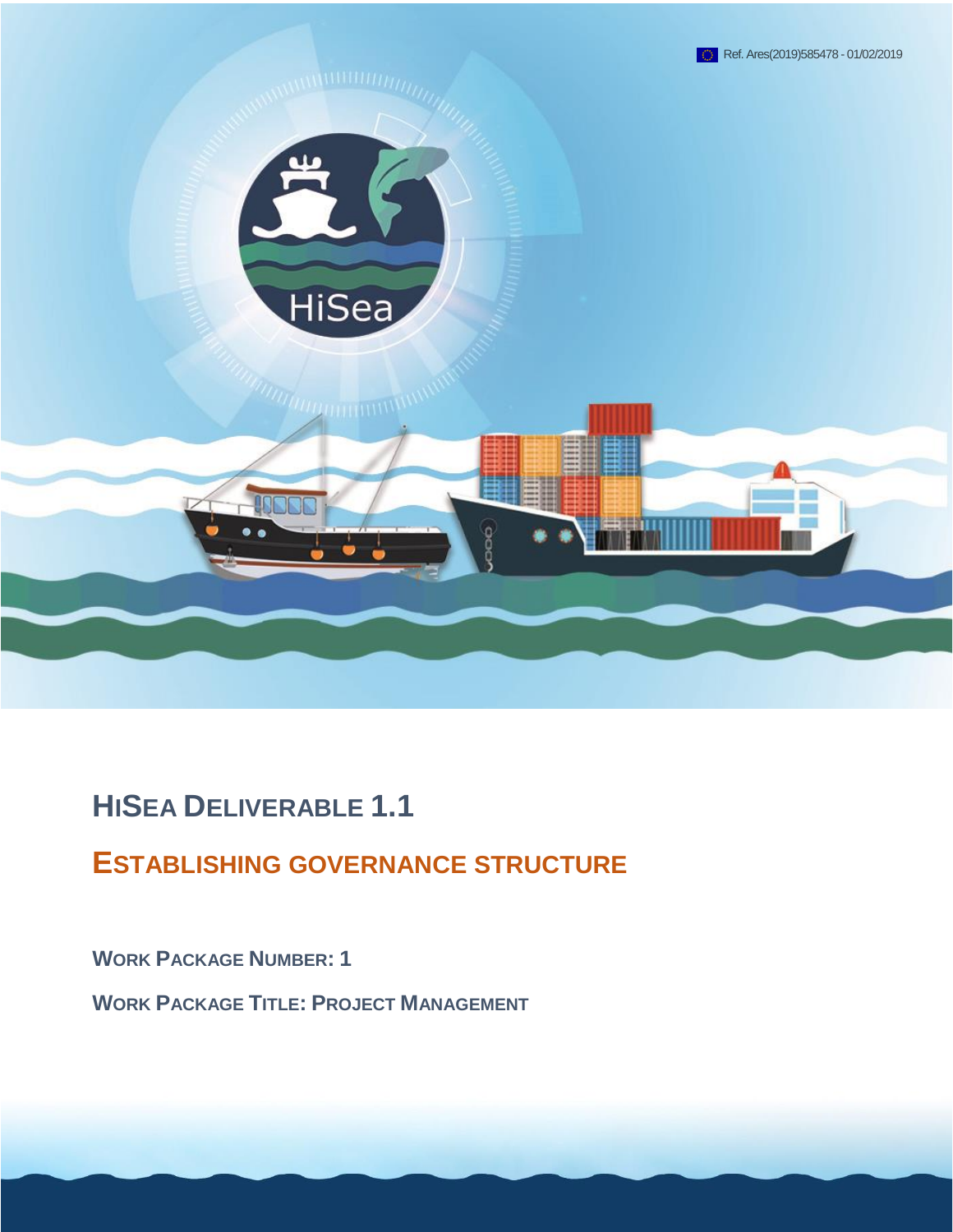

| <b>HiSea Project Information</b>   |                                                                                           |  |
|------------------------------------|-------------------------------------------------------------------------------------------|--|
| <b>Project full title</b>          | High Resolution Copernicus-Based Information Services at Sea for Ports<br>and Aquaculture |  |
| Project acronym                    | HiSea                                                                                     |  |
| <b>Grant agreement number</b>      | 821934                                                                                    |  |
| <b>Project coordinator</b>         | Dr. Ghada El Serafy                                                                       |  |
| Project start date and<br>duration | $1st$ January, 2019, 30 months                                                            |  |
| <b>Project website</b>             | https://hiseaproject.com/                                                                 |  |

| <b>Deliverable Information</b> |                                                                                                                                                                                                         |  |
|--------------------------------|---------------------------------------------------------------------------------------------------------------------------------------------------------------------------------------------------------|--|
| Work package number            | $\mathbf{1}$                                                                                                                                                                                            |  |
| Work package title             | <b>Project Management</b>                                                                                                                                                                               |  |
| Deliverable number             | 1.1                                                                                                                                                                                                     |  |
| Deliverable title              | <b>Establishing Governance Structure</b>                                                                                                                                                                |  |
| <b>Description</b>             | The Governance structure will be implemented in line with the DoA<br>(section 3.2.1), which defines the roles, responsibilities and activities of<br>the different committees and other decision rules. |  |
| Lead beneficiary               | <b>Deltares</b>                                                                                                                                                                                         |  |
| Lead Author(s)                 | Anna Spinosa, Bracha Ehrman                                                                                                                                                                             |  |
| Contributor(s)                 |                                                                                                                                                                                                         |  |
| <b>Revision number</b>         | 3                                                                                                                                                                                                       |  |



This project has received funding from the European Union's Horizon 2020 research and innovation programme under grant agreement No 821934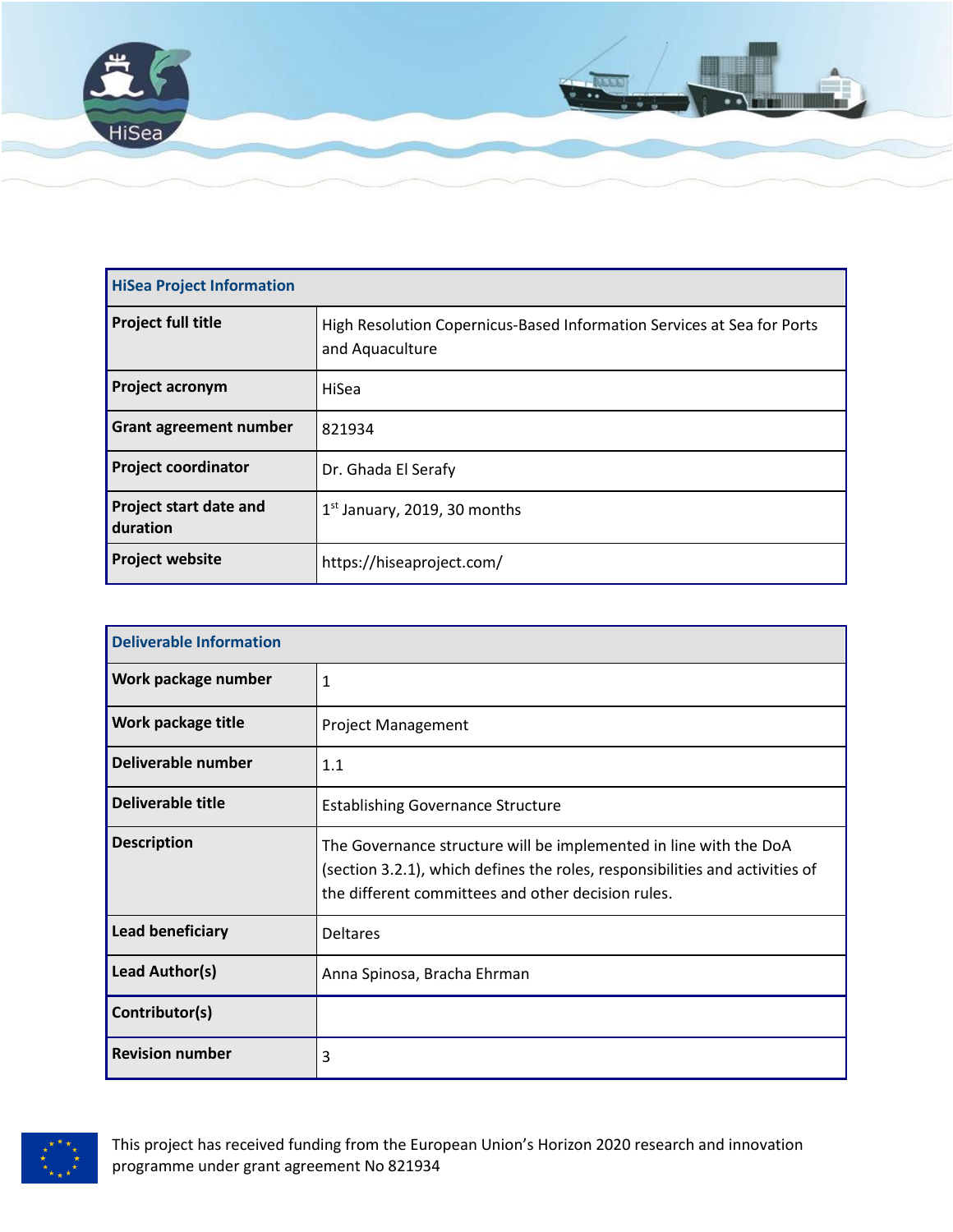

| <b>Revision Date</b>                                                                                                                                                                                                           | 28 January, 2019 |
|--------------------------------------------------------------------------------------------------------------------------------------------------------------------------------------------------------------------------------|------------------|
| Status (Final (F), Draft (D),<br><b>Revised Draft (RV))</b>                                                                                                                                                                    | F                |
| <b>Dissemination level (Public</b><br>(PU), Restricted to other<br>program participants (PP),<br>Restricted to a group<br>specified by the consortium<br>$\sqrt{(RE)}$ , Confidential for<br>consortium members only<br>  (CO) | PU               |

| <b>Document History</b> |             |                     |               |
|-------------------------|-------------|---------------------|---------------|
| <b>Revision</b>         | <b>Date</b> | <b>Modification</b> | <b>Author</b> |
| 0.1                     | 28/1/2019   | Initial draft       | <b>Bracha</b> |
| 0.2                     | 29/01/2019  | Updated draft       | Anna          |
| 0.3                     | 31/1/2019   | Final               | <b>Bracha</b> |

| <b>Approvals</b>   |                 |                 |             |                      |
|--------------------|-----------------|-----------------|-------------|----------------------|
|                    | <b>Name</b>     | Organisation    | <b>Date</b> | Signature (initials) |
| <b>Coordinator</b> | Ghada El Serafy | <b>Deltares</b> | 31 Jan 2019 | <b>GES</b>           |
| <b>WP Leaders</b>  | Ghada El Serafy | <b>Deltares</b> | 31 Jan 2019 | <b>GES</b>           |

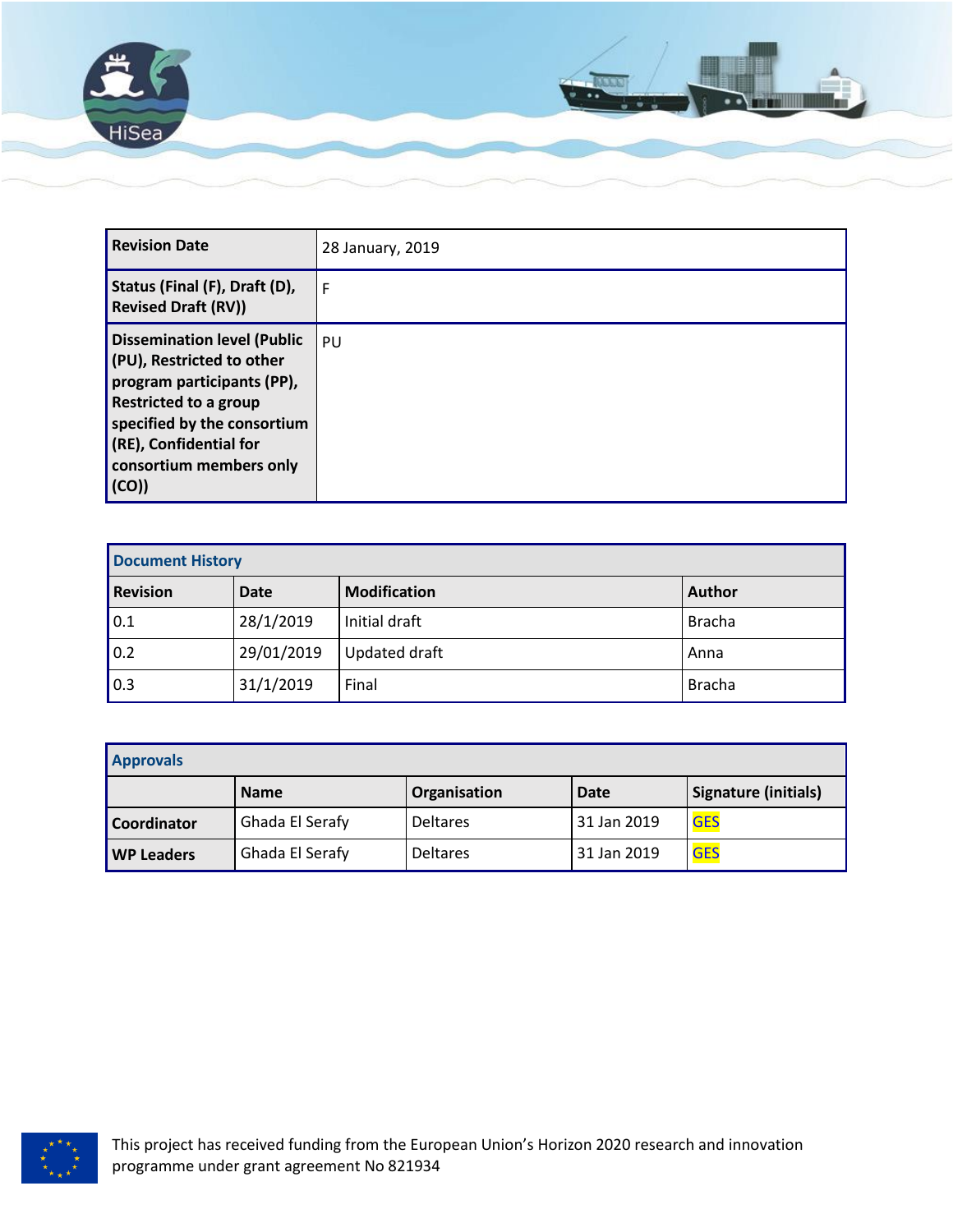

## Table of Contents

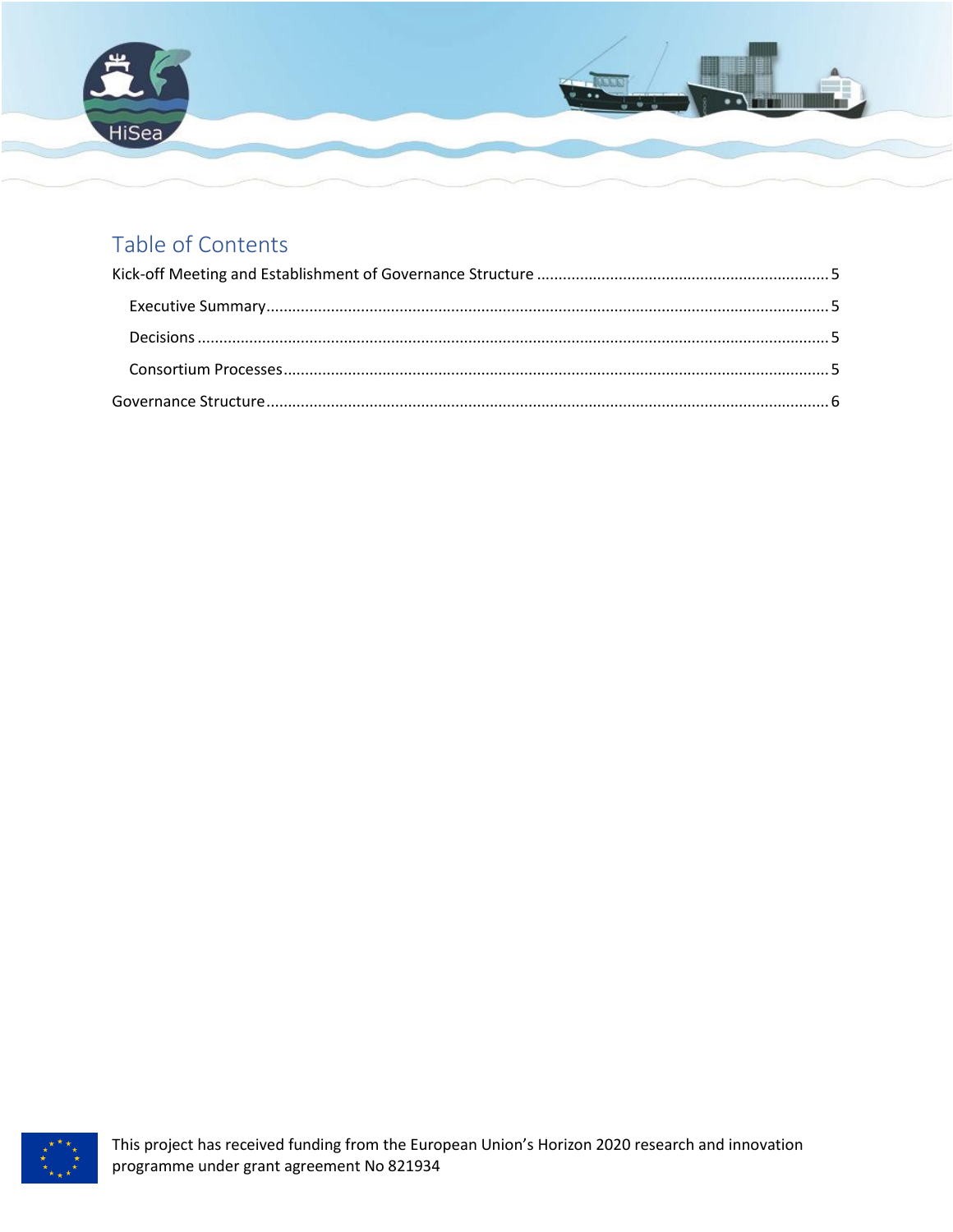

### <span id="page-4-0"></span>Kick-off Meeting and Establishment of Governance Structure

#### <span id="page-4-1"></span>Executive Summary

The Kick-off Meeting, hosted by the Coordinator, took place in Scheveningen, The Netherlands, January 9 2019. The meeting was attended by all partners, the Project Officer (PO) and a business advisor from the EC, and was dedicated to introduction of partners as well as an overview of expectations from all participants including the EC. A large part of the day focused on operational planning, discussion on the level of Work Packages and tasks as well as practical aspects of interaction among work packages focusing on implementation of the first activities of the project. A session describing the Challenges and needs of HiSea end users included consortium members VPorts and Selonda who detailed the issues facing the Ports and Aquaculture sectors which can be addressed by HiSea. A session on project administration and reporting clarified requirements and set these processes in motion.

A summary report of the KO meeting was shared with the consortium and includes a list of action items, the specific person responsible and due date for each action. Additionally, the General Assembly reached decisions: 1- to confirm and establish the Governance structure as detailed in the DoA, the essence of D1.1, 2- to establish a Board of End Users to guide product and service development. The list of processes adopted by the consortium was detailed and next meetings were planned.

#### <span id="page-4-2"></span>Decisions

- 1. Management structure as described in the DoA and Consortium Agreement and as presented at the Kick-off is confirmed by all partners. This constitutes Deliverable 10.1.
- 2. Establish a Stakeholders Advisory Board (SAB) to guide product and service development

#### <span id="page-4-3"></span>Consortium Processes

- 1. Timesheets should be kept by all individuals whose time will be charged to the project; each partner consolidates for their team. Simon will send a template.
- 2. Deliverables should be submitted to the Management one month in advance of due date.
- 3. Dissemination; press/news/blogs should all be sent to the Management one week before release
- 4. Scientific publications/posters should be sent to the Management one month in advance of publication / presentation
- 5. Interviews: Dissemination team will prepare the policy
- 6. Audits: All partners who are required to perform audits must do so in advance of reporting to minimize delays. Simon will remind relevant partners (with direct costs over 325K) and support this activity as required.

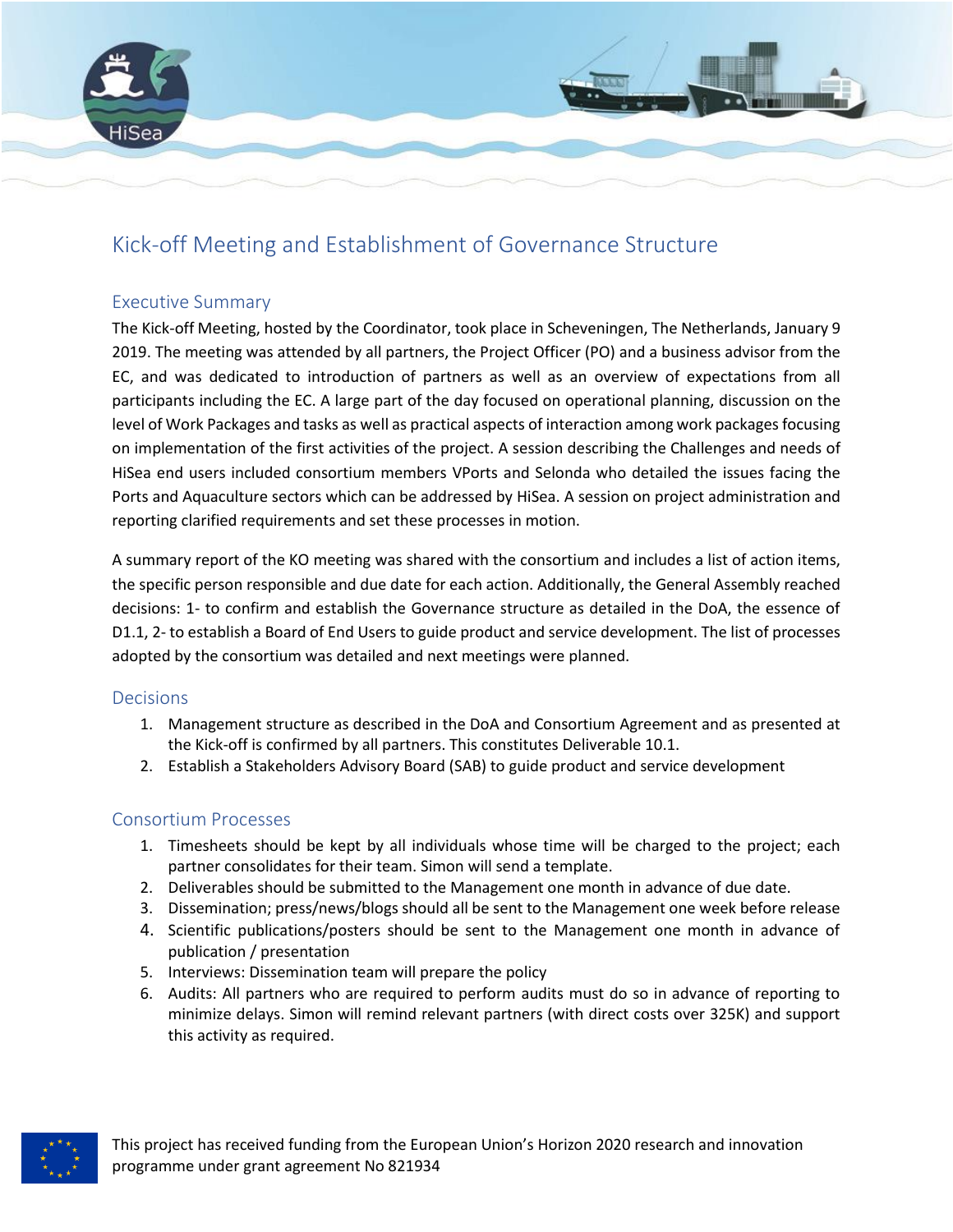

### <span id="page-5-0"></span>Governance Structure

The HiSea governance structure was officially established as detailed in the DoA and was confirmed at the kick-off meeting by the Consortium. The consortium comprises 7 organisations (Deltares, Hidromod, Ascora GmbH, Fundacion Valencia Port, Argans-F, Selonda, Agora) and is led by Stichting Deltares (Deltares). The consortium partners agreed to the Governance structure outlined below and fulfilled through a simple and effective configuration, as illustrated i[n Figure.](#page-5-1)

The governance structure of HiSea has three common organizational levels.

- **Co-ordination level:** the Coordinator, assisted by the IUSS Project Management; this level will be ensuring the coordination among partners and EC.
- **Strategic level:** Coordination Committee Team (CCT), Core Services Exploitation Team (CSET), and Stakeholder Advisory Board (SAB); these experts will provide guidance and inputs to the optimization and monitoring of project activities and goals, considering and complementing the innovation in both academia and industry.
	- **Operational level:** Partner Assembly; this level will be functional to carry out the project activities and ensure an active dialogue among project partners and local coastal communities.



Figure1. Management structure of the HiSea Consortium organization structure



<span id="page-5-1"></span>This project has received funding from the European Union's Horizon 2020 research and innovation programme under grant agreement No 821934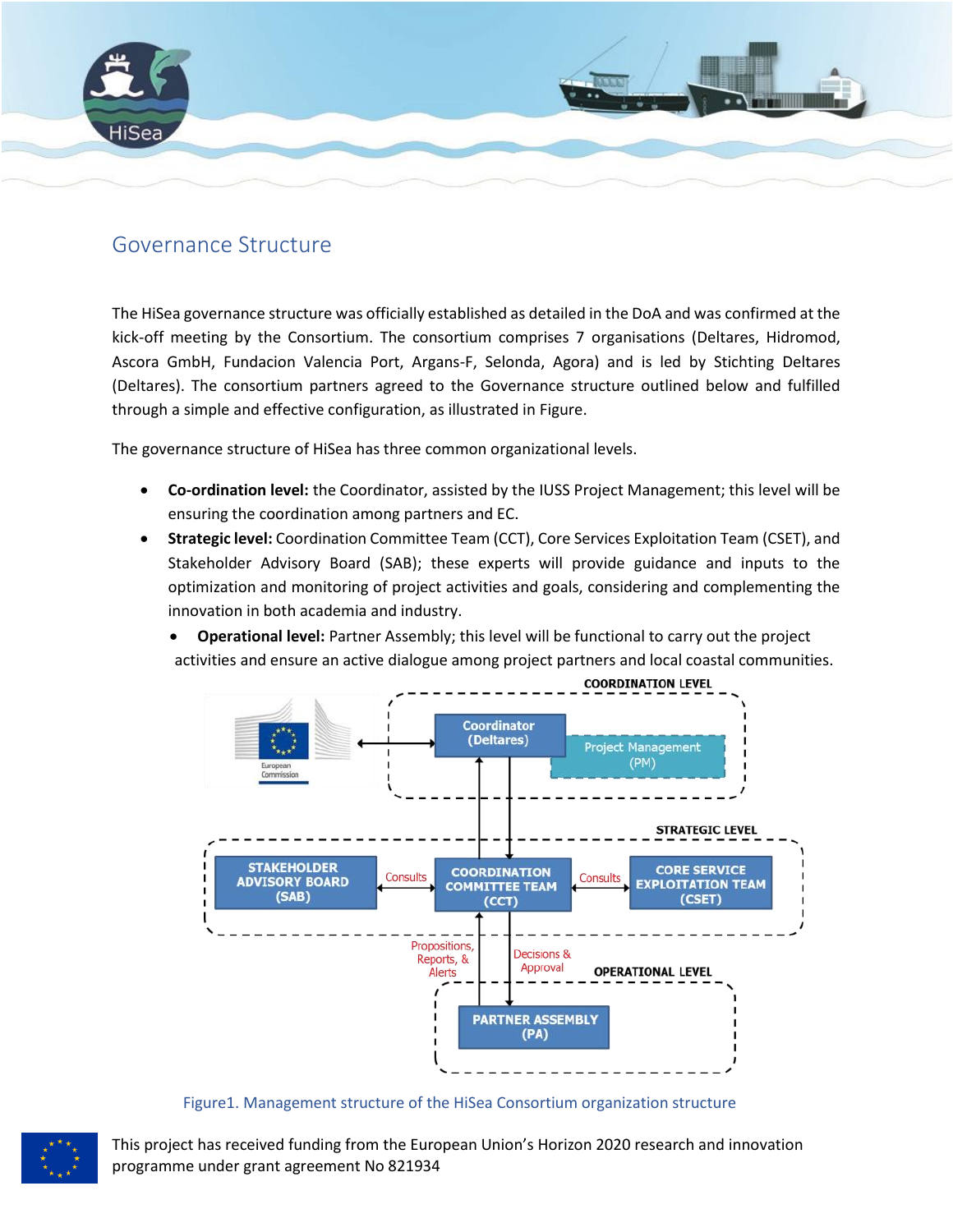

Coherently with the DESCA model of Consortium Agreement, the internal organizational structure of HiSea Consortium will comprise the following Governing Bodies:

- a) The **Coordinator,** Dr. Ir. Ghada El Serafy (Deltares), will be the ultimate responsible for the overall project coordination and acts as an intermediary between the Consortium and the European Commission;
- b) The **Project Management** Team **(PM)**, (Agora), will assist the Partner Assembly and the Coordinator in all the administrative and financial aspects;
- c) The **Coordination Committee Team (CCT)** will comprise all WP Leaders to coordinate and monitor the work plan implementation;
- d) The **Core Services Exploitation Team (CSET)** ensures a proper innovation and core management during the project, supervise and manage all innovation & exploitation activities.
- e) The **Partner Assembly (PA)** acts as the ultimate decision-making body of the Consortium dealing with the scientific and management control of project activities; it will be comprise one member for each partner and chaired by the Coordinator.

External to the Consortium:

a) **Stakeholder Advisory Board (SAB)** which will provide their expertise and feedback at selected case studies. The SAB will be composed of users at the demonstration site and the local government, managers and cross- sectoral professionals to ensure improved decision making capacity and the tailored uptake of project resulting methodologies.

For effective and efficient management of the project a governance structure will be set up by the **Project Executive**. This structure will create separate management for scientific, technical and administrative aspects and include a Coordinator (Deltares), a RTD Manager (Argans-F), an Innovation Manager (Ascora) and an Administrative Manager (Agora).

Specifically and by name:

- **Project Coordinator**: Ghada El Serafy (Deltares)
- **Project Executive**:
	- o RTD Manager: Antoine Mangin (Argans-F)
	- o Innovation Manager: Danny Pape (Ascora)
	- o Administrative Manager : Simon van Dam (Agora)



This project has received funding from the European Union's Horizon 2020 research and innovation programme under grant agreement No 821934